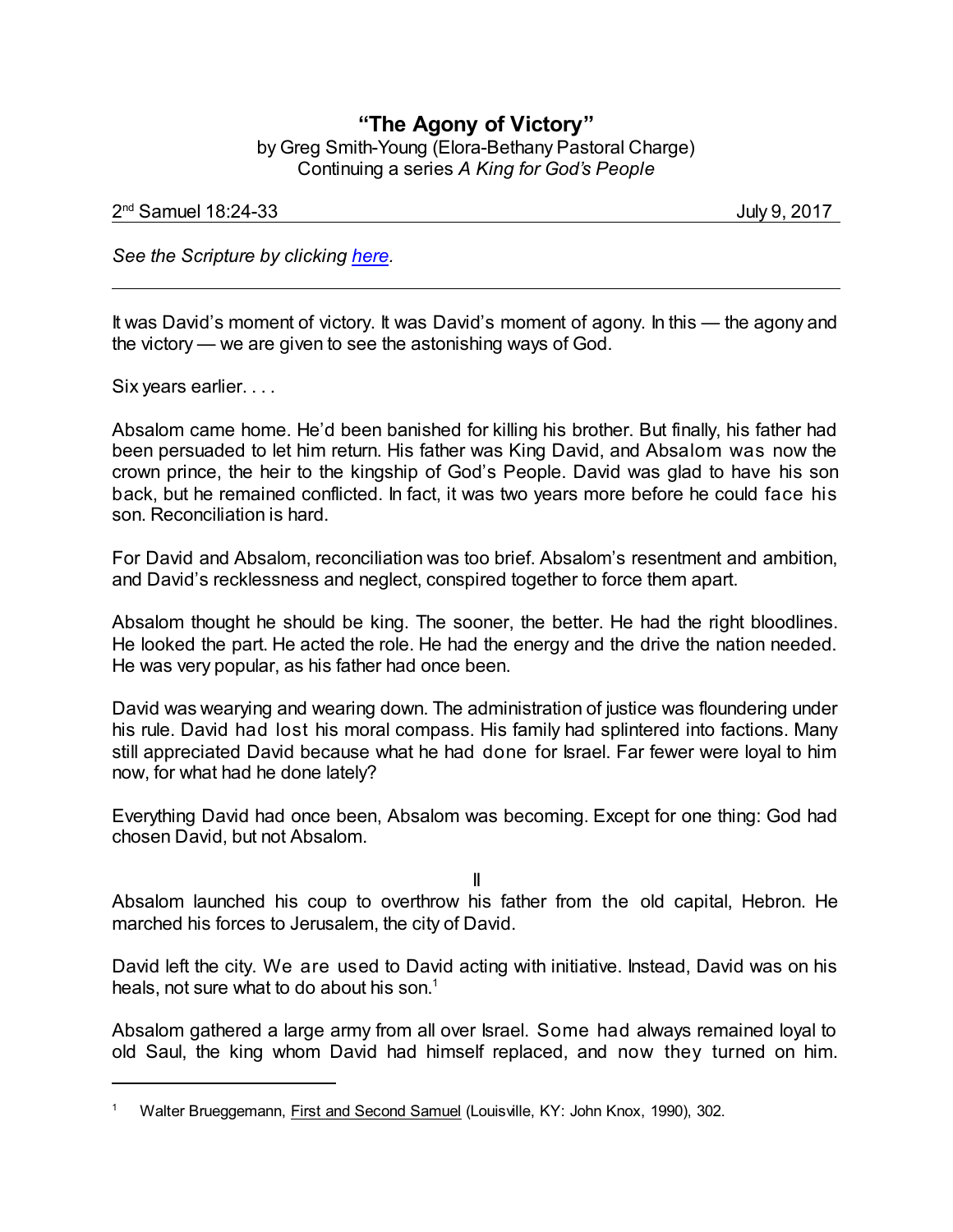Absalom's was a popular movement. David's was dwindling.

David fled with his wives, but left behind his harem. One of the first things Absalom did was take those women of his father's and make them his own. Absalom did it in public, a performance vulgar and cruel, but an effective way of announcing who was now in charge.<sup>2</sup>

And remember, David had taken another's man's wife for his own, and had that man killed. God had then warned David:

- his family would be torn by violence (check);
- his own kin would bring disaster (check);
- his wives would be shamed in public (check). $3$

David's son was simply and horribly following in his father's footsteps.

By almost any measure, David's days were few. Still, God continued to choose David.

## III

Absalom had all the momentum. But David had a spy on Absalom's war council. The spy sowed confusion, and Absalom gave up his advantages and waited. This gave David time to regroup, strengthen and strategize. David had more experience. So did his officers. So when it finally came, the battle was decisive and one-sided. Absalom's forces were shattered and scattered.

Before battle, David had ordered that Absalom not be harmed. Though guilty of treason and betrayal, the son was still held in his father's heart. *"Be gentle with the young man Absalom for my sake,"* David commanded. Everyone heard it.

At the battle's end, and as he was fleeing, Absalom got himself caught up in a tree. He hung there, by his long hair, in the air. Suspended between heaven and earth, life and death, at once both the son of a king and a rebel against the king. Helpless.<sup>4</sup>

The pursuing soldiers who found him did not know what to do. Then Joab, David's general, took charge. Joab had murdered before on the orders of his king.<sup>5</sup> Now, he murdered in defiance of his king. Yet all of it he did for his king. He threw first, and others followed. Life was torn from the son's body . . . and from his father's heart.

<sup>&</sup>lt;sup>2</sup> Pubicly having sex with his father's concubines was, first and foremost, an exercise of royal power; the harem belonged to the king. Bueggemann, 310.

 $3$  See 2<sup>nd</sup> Samuel 11-12.

Brueggemann, 319.

<sup>&</sup>lt;sup>5</sup> Joab orchestrated the death of Uriah, Bathsheba's husband, on David's orders.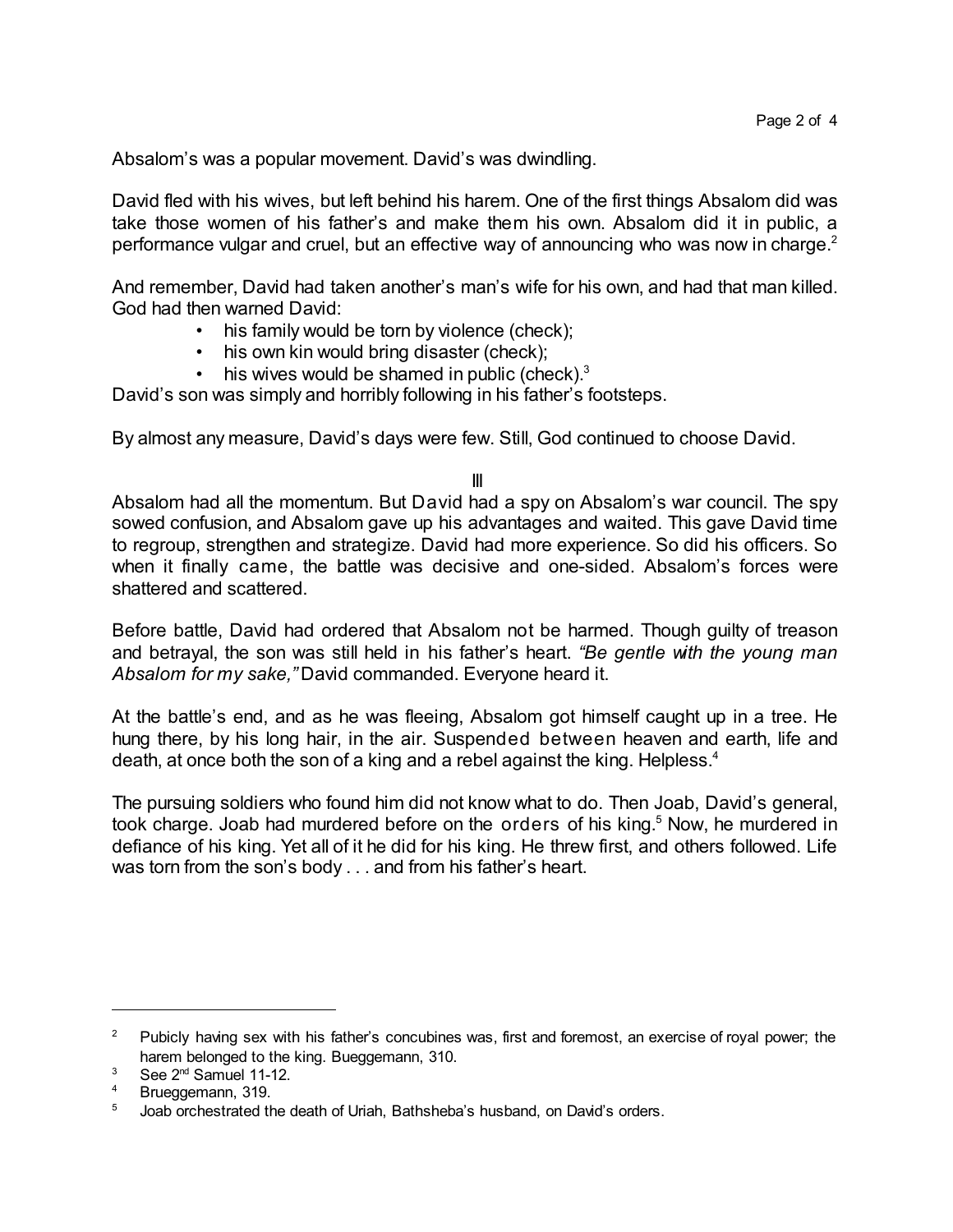$\mathsf{N}$ 

*O my son Absalom, my dear, dear son Absalom! Why not me rather than you, my death and not yours? O Absalom, my dear, dear son!*

David was a poet and singer. We have heard him sing at the death of a friend and grieve the depth of his own sin.<sup>6</sup> He is adept at composition, well-schooled in performance, his words well-formed.

But here, no. No eloquence. Just words abrupt, raw, jagged. Simple. Three times the name, *"Absalom."* Three times the love, *"my son."* Feelings of betrayal — betrayals against David, betrayals by David. . . . every hope found and lost. . . . everything not said, every love not shared pouring into this moment.

Three times *"Absalom."* Three times *"my son."* One futile, hopeless plea: *"If only it were not you, but me."* Absalom was guilty. But, David too. Who deserved more to die?

We sit with David's cry.

Listen to the song *David's Lamentation*, arranged by Joshua Shank and performed by the Lawrence University Viking Chorale: <https://www.youtube.com/watch?v=8sZyxYRqirE>

Another powerful (and longer) arrangement is *When David Heard* by Eric Whitacre. See this performance, in two parts, by Molto Cantabile: <https://www.youtube.com/watch?v=3zOcXPeSufA> <https://www.youtube.com/watch?v=lZeU7okc6HQ>

2<sup>nd</sup> Samuel 18:33 has been the inspiration for many choral pieces, at least back to the European Renaissance.

 $\vee$ Is such sobbing fit for a king? A king who has won?

 $^6$  David's song for Jonathan is in 2<sup>nd</sup> Samuel 1:17-27. Psalm 51 is attributed to David, from when he was confronted with his sin against Uriah and Bathsheba. Of course, many of the Psalms are attributed to David.